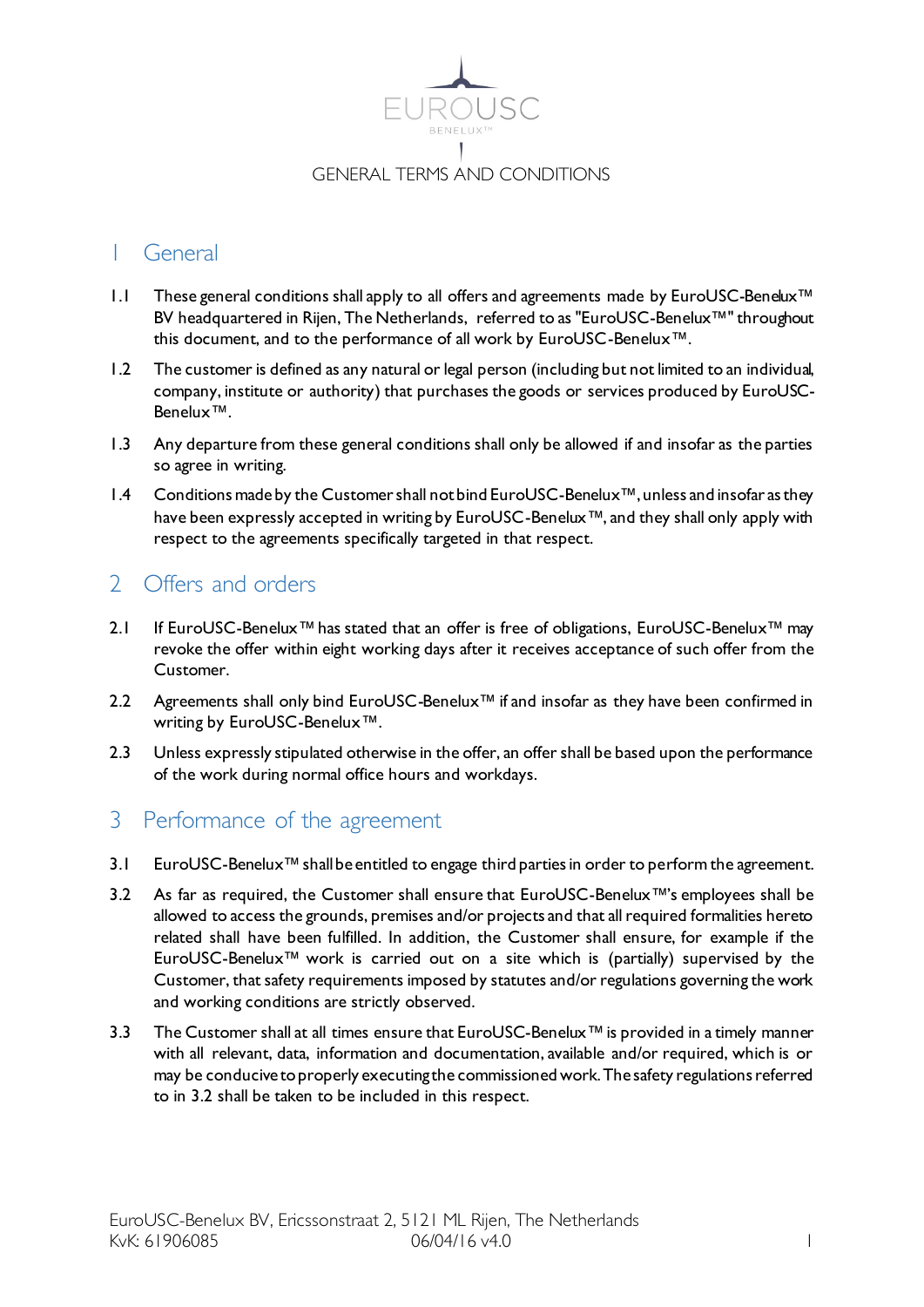

- 3.4 The Customer shall be responsible for the accuracy of the provided data, information and documentation, and shall be liable for any and all direct or indirect loss and/or damage whatsoever resulting from or relating to the incorrectness of such data, information and documentation (including such loss and/or damage incurred by EuroUSC-Benelux™ as may be caused by unnecessarily engaging an assessor, flight examiner or inspector). Moreover, the Customer shall indemnify EuroUSC-Benelux<sup>™</sup> from any claims with respect to any of the abovementioned losses and/or damage.
- 3.5 The Customer to notify EuroUSC-Benelux<sup>™</sup> within 7 days in respect of changes to the structure of the Customer including but not limited to change of Senior Management, change of Accountable Manager, change of Company Name, transfer of Production Rights.
- 3.6 All documents issued by the Customer's 's Accountable Manager must be under Document Control and contain as a minimum a Reference Number, Issue Number and Amendment Log or as specified by the Quality Management System.
- 3.7 All relevant UAS/RPAS used by the Customer must be compliant with national standards before use and before any application to EuroUSC-Benelux™.
- 3.8 The Customer to obtain EuroUSC-Benelux™ written authorisation prior to incorporation of any design or component changes in the UAS/RPAS fleet.
- 3.9 The Customer including all Pilots and Pilot Instructors must take note of and comply with relevant information circulated by EuroUSC-Benelux™ including information contained in Technical Bulletins, Safety Notices, updates to BNUC-S™ / BNUC™ Standards and any other applicable Standards.
- 3.10 Mandatory Occurrence Reporting the Customer must advise EuroUSC-Benelux<sup>™</sup> within 24 hours in the event of any incident involving a UAS/RPAS. The statutory obligation for reporting incidents to the National Authority still remains.
- 3.11 BNUC-S™ Pilots certificates are only valid for the named Organisation and approved aircraft rating and limited to the validity time. A Pilot-In-Command must ensure the validity of the BNUC-S™ and must act in accordance with national regulations.
- 3.12 The UAS/RPAS must have a mechanism (Black Box) to record the Flight Control System data for each flight undertaken. This unedited data to be transmitted directly to EuroUSC-Benelux<sup>™</sup> by the Customer on request.
- 3.13 The Customer must hold all the necessary and appropriate Insurances, such as product liability and third party liability insurance.
- 3.14 Recommendations issued by EuroUSC-Benelux™ enable the National Aviation Authority (NAA) to issue a Permission, Exemption or Operator Certificate without further investigation. However, it should be borne in mind that the NAA does reserve the right not to issue a Permission, Exemption or Operator Certificate or to suspend a Permission, Exemption or Operator Certificate on its own or on a recommendation by EuroUSC-Benelux™.
- 3.15 Should the NAA decline to issue a Permission, Exemption or Operator Certificate on application for whatever reason then EuroUSC-Benelux™ reserves the right to terminate the statement of work and invoice for the balance of work completed unless agreed otherwise.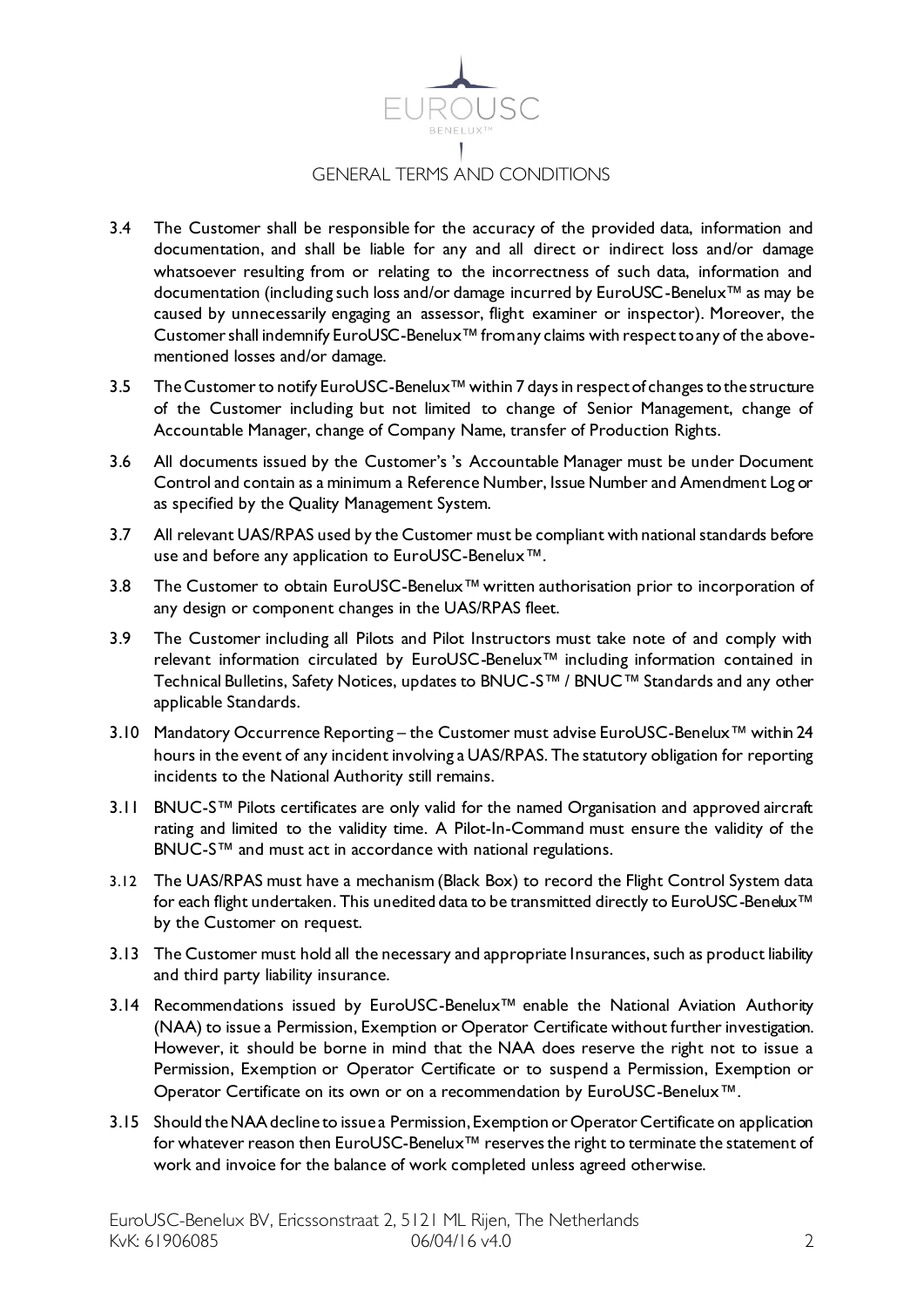

- 3.16 Any document provided by EuroUSC-Benelux™ to the customer, does not exempt the customer from complying with national and/or international regulations. Additional terms and conditions may apply for specific goods or services.
- 3.17 EuroUSC™ reserves the right to change procedures and conditions in accordance with their European UK CAA CAP 553 A8-22 Approval, the EASA Basic Regulation 216/2008 Annex V or other approval which may be published or come in to effect from time to time.

#### 4 Prices

- 4.1 EuroUSC-Benelux™ shall be entitled to charge any such rates for the performance of the agreement as may be valid at the time. EuroUSC-Benelux™ shall be entitled to increase these rates if the costs and/or prices upon which these rates are based rise.
- 4.2 Travel and subsistence expenses shall be charged, unless expressly agreed otherwise.
- 4.3 All prices stated by EuroUSC-Benelux<sup>™</sup> in its offers shall be exclusive of Value-Added Tax or any other governmental levies, unless otherwise stated.
- 4.4 Unless expressly agreed otherwise, any overtime work, including evening and night work, and any work on Saturdays, Sundays as well as public holidays shall be accountable to the Customer, at the rates applicable in this respect.
- 4.5 Any delay in the performance of the agreement due to circumstances, which are not due to EuroUSC-Benelux™ and/or could not reasonably be foreseen by EuroUSC-Benelux™, shall be accounted for by the Customer.

### 5 Payment

- 5.1 Unless agreed otherwise, payment shall be made within 15 days of the invoice date by remitting the outstanding amount in the agreed upon currency into the bank or giro account stated in the invoice. The date of payment shall be considered to be the date on which the amount is credited to the bank or giro account of EuroUSC-Benelux™.
- 5.2 EuroUSC-Benelux™ shall be entitled to use any payments by the Customer to first pay for any outstanding interest and subsequently satisfy costs for the invoices which are longest overdue, even if the Customer states that the payment relates to a later invoice.
- 5.3 The Customer shall not be entitled to invoke any discount or set-off when paying.
- 5.4 After the term for payment has expired, the Customer shall be in default and shall owe interest in the amount of the statutory rate plus 2 percent. After the end of every year, the sum on which interest is due according to the previous sentence shall be increased by the interest due for that year.

#### 6 Additional-legal costs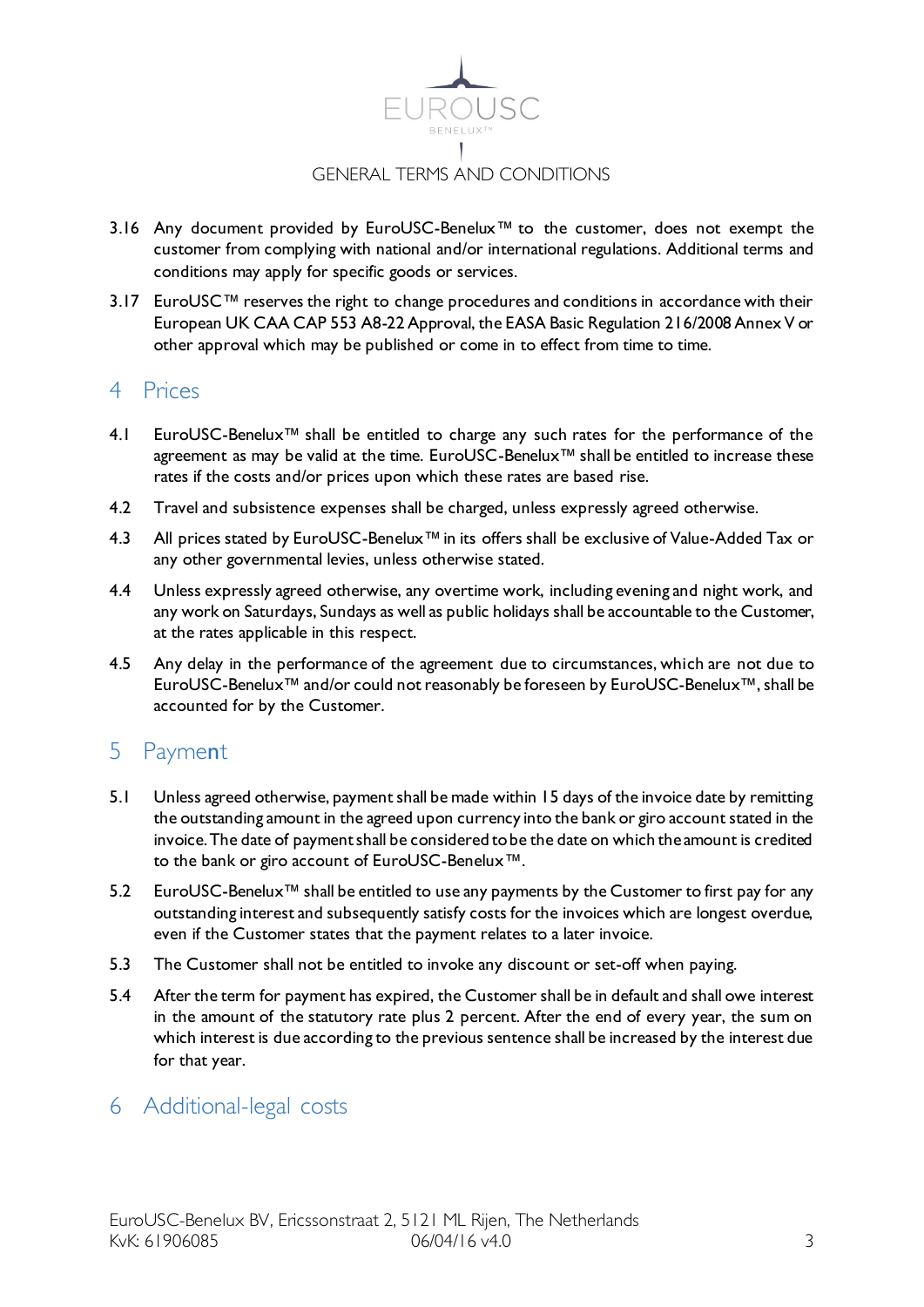

- 6.1 If the Customer defaults in the performance of any of its obligations, then all reasonably incurred additional-legal collection costs shall be for the account of the Customer. The Customer shall in any case pay:
	- o 15% on the first €2500
	- o 10% on any higher sum up to €5100
	- o 8% on any higher sum up to €14500
	- o 5% on any higher sum up to €59000
	- o 3% on any higher amount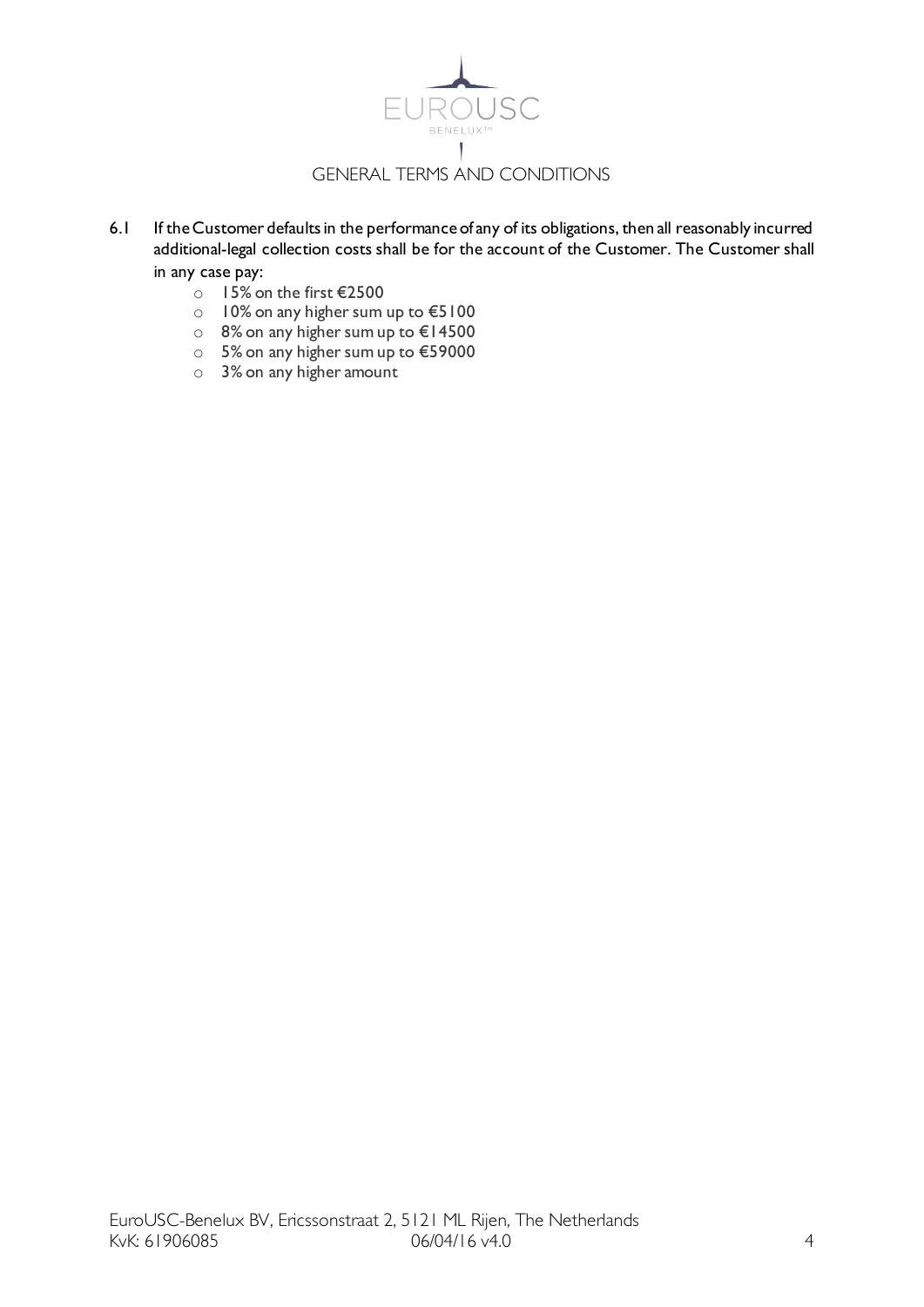

6.2 If EuroUSC-Benelux<sup>™</sup> proves to have incurred higher costs, which were reasonably necessary, these costs shall also be capable of being reimbursed.

## 7 Legal costs

7.1 The Customer shall reimburse all costs, which EuroUSC-Benelux™ has reasonably incurred in relation to any court proceedings in which the Court has wholly or partially awarded judgment against the Customer. These costs shall in any case include the fees of external experts, process servers and attorneys, even if such costs exceed the sum awarded by the Court.

### 8 Term of the agreement

If the agreement is entered into for an indefinite period of time, the Customer shall be entitled to terminate the agreement by giving notice of termination, duly observing a minimum notice period of three months.

#### 9 Extra work

- 9.1 If an extension or modification of the order leads to a price increase or an extension of the required time, EuroUSC-Benelux™ shall prior to starting the work on such modified order notify the Customer thereof.
- 9.2 If additional wishes of the Customer lead to such a change in the agreed upon work that EuroUSC-Benelux™'s performance under this agreement increases in weight of scope, such increase shall constitute extra work in respect of which additional fee may be required according to the rates applicable.
- 9.3 If EuroUSC-Benelux<sup>™</sup> believes that extra work is involved, it shall notify the Customer thereof in writing as soon as possible. EuroUSC-Benelux™ shall include an estimate of the extra time required for completing the work and of the costs involved

#### 10 Time periods

10.1 Periods of time notified to or by EuroUSC-Benelux™ shall never be considered as final deadline unless expressly agreed otherwise in writing. In the event of any late performance by EuroUSC-Benelux<sup>™</sup>, EuroUSC-Benelux<sup>™</sup> shall, in such cases where performance is still possible, be declared in default and be granted a reasonable extra term in order to meet its obligations. This extra time period shall depend upon customary practice in this line of industry. If the extra time period term is exceeded, the Customer shall, except for Force Majeure within the meaning of Article 13, be entitled to dissolve the agreement, provided that the work has not yet been initiated. EuroUSC-Benelux™ shall not be liable for damages in such case.

### 11 Confidentiality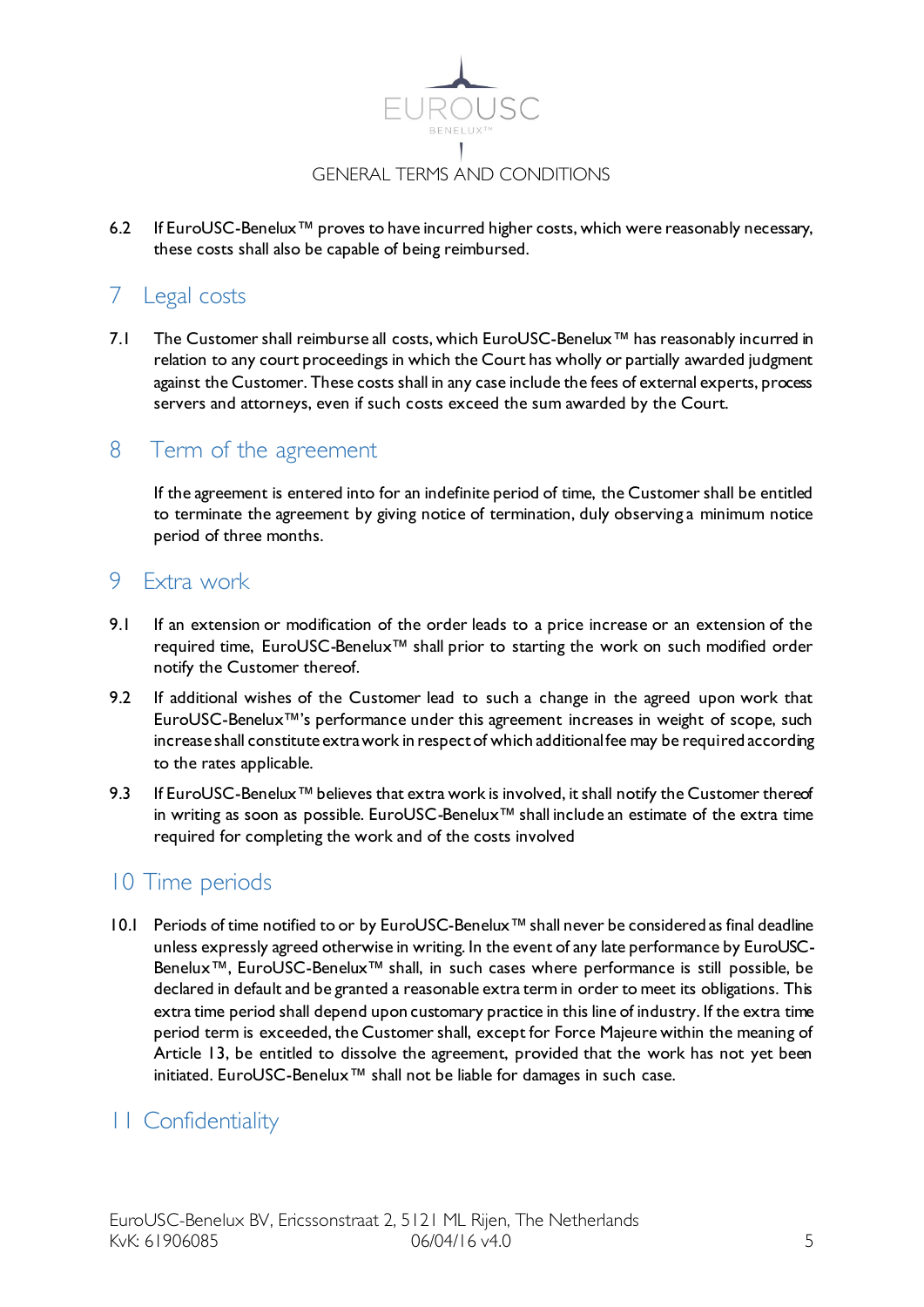

- 11.1 Both parties shall maintain confidential information, technical data, and/or documentation and any other information of the other party, which is regarded as confidential. Such confidentiality shall extend to the contents of the agreement. Moreover, the Customer shall observe the confidentiality of all information relating to the manner in which EuroUSC-Benelux™ has performed the agreement, except if EuroUSC-Benelux™ authorizes the disclosure of such information. The confidentiality obligations shall not apply to any information which is required to be disclosed by law, regulation, or court or governmental order.
- 11.2 The parties shall not make available any such data and information as referred to in this Article to third parties, and shall only disclose such data and information to their employees insofar as disclosure shall be necessary to perform the agreement.
- 11.3 The parties shall make every reasonable endeavour to ensure the confidentiality of the data and information referred to in this Article. The parties shall ensure that their employees also observe their duty of confidentiality.

# 12 Copyright

12.1 All intellectual and industrial property rights in reports, certificates, advice, audio-visual material and other records provided to the Customer (including any on-line reports obtained with the aid of computer connections or telecommunications equipment) shall be exclusively vested in EuroUSC-Benelux™ and the European UAV Systems Centre Limited (EuroUSC™). The Customer may only disclose such documents and material to third parties or grant a right to use, after fulfilling all its obligations to EuroUSC-Benelux™ and after obtaining the express prior written authorization of both EuroUSC-Benelux<sup>™'</sup>s and the European UAV Systems Centre Limited (EuroUSC™).

### 13 Force majeure

- 13.1 If the performance of the agreement is prevented or seriously hampered due to any circumstance beyond EuroUSC-Benelux™'s control ("overmacht"), its obligations shall be suspended. During the period in which EuroUSC-Benelux<sup>™</sup> cannot fulfil its obligations because of such force majeure, the Customer may not dissolve the agreement and EuroUSC-Benelux<sup>™</sup> shall not be liable to pay any damages.
- 13.2 If EuroUSC-Benelux<sup>™</sup> has already completed part of its obligations when the instance of force majeure occurs, or is able to accomplish only part of its obligations, EuroUSC-Benelux™ shall be entitled to invoice separately for the completed and the uncompleted work.
- 13.3 Force majeure within the meaning of this Article shall be considered to occur if the performance is prevented by strike (including strikes at EuroUSC-Benelux™), lock-out, upheaval, disturbance, rebellion, government measures and/or measures imposed by other authorities, accidents and any other impediments beyond the control of EuroUSC-Benelux™.
- 13.4 EuroUSC-Benelux™ shall also have the right to invoke force majeure, if the circumstance preventing further performance occurs after the date on which EuroUSC-Benelux<sup>™</sup> should have performed its obligations.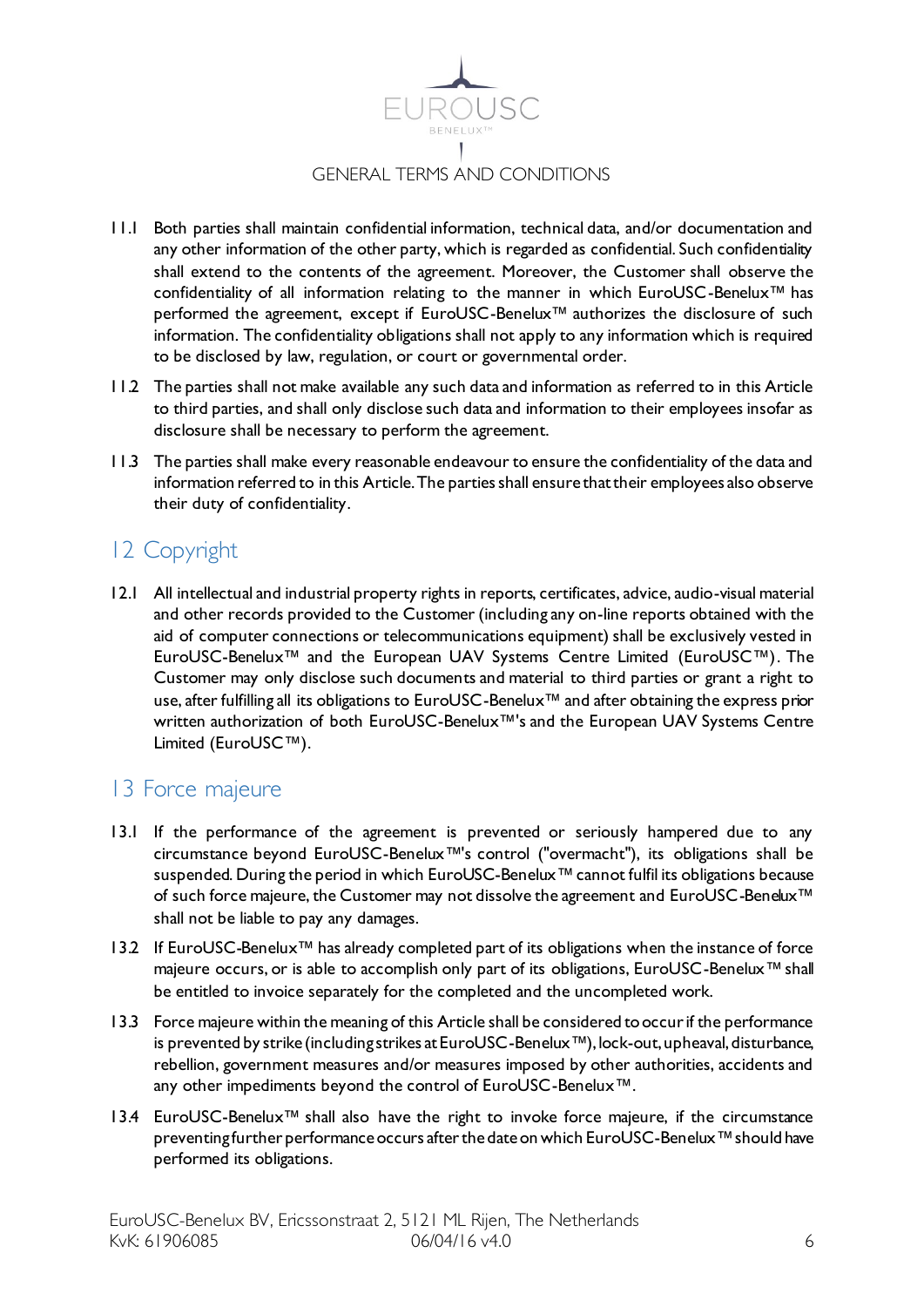

### 14 Complaints

- 14.1 In the event of complaints with respect to the EuroUSC-Benelux™'s work, the Customer shall file such a complaint within three workdays after he noticed or could have noticed the irregularities and/or damage. Once this term has expired, any right to damages and/or repair of any irregularity shall lapse.
- 14.2 Complaints shall be notified as precisely as possible, per registered letter or facsimile, stating all relevant details, including report, certificate, invoice and letter numbers.
- 14.3 Any rights which the Customer has under a timely filed complaint shall lapse if the Customer fails to invite EuroUSC-Benelux<sup>™</sup> to attend any investigation to be held by the Customer or if the Customer fails to grant EuroUSC-Benelux<sup>™</sup> the opportunity to conduct a counterinvestigation.
- 14.4 If EuroUSC-Benelux<sup>™</sup> deems the complaint to be valid, it shall repair the irregularities insofar as possible, within the bounds of reason and fairness.
- 14.5 The Customer shall remain under the obligation to pay for orders placed, even if the Customer files its complaint on time.

## 15 Liability

- 15.1 By entering into an agreement, EuroUSC-Benelux™ assumes the obligation to make its best endeavour rather than achieve a specific result.
- 15.2 EuroUSC-Benelux™ shall not be held liable for any direct and/or indirect loss and/or damage resulting from any improper performance of its obligations or from any wrongful act towards the Customer unless such loss and/or damage ensues from intentional acts or omissions or gross negligence ("opzet of grove schuld") on the part of EuroUSC-Benelux™ its managing directors or executives.
- 15.3 If no limitation of liability applies, EuroUSC-Benelux™'s liability shall be limited to a maximum of the value of the contract performed up to that point in time. EuroUSC-Benelux™ shall at all times be entitled to repair such damage itself or to have it repaired. In any event the offer of such repair shall not be construed as admission of liability by EuroUSC-Benelux<sup>™</sup>.
- 15.4 Liability within the meaning of Article 15.3 shall be limited to  $\epsilon$  2,500.
- 15.5 Any legal claim filed against EuroUSC-Benelux™ shall lapse one year after the performance of the work with respect to which the claim has been filed, except if the irregularity which gave rise to the claim could not have been noticed within such period. In the event that the Customer could not have noticed the irregularity within the above-mentioned one-year term, the provision of Article 15.4 shall apply accordingly however, in such case any legal claim shall lapse thirty days after the date on which the Customer noticed or could have discovered the irregularity Any liability of EuroUSC-Benelux™ shall in any case lapse two years after its performance of the work.
- 15.6 Any right to damages shall lapse if the Customer fails to commence legal proceedings within 6 months of receiving written notification of SOS's definitive rejection of the alleged claim.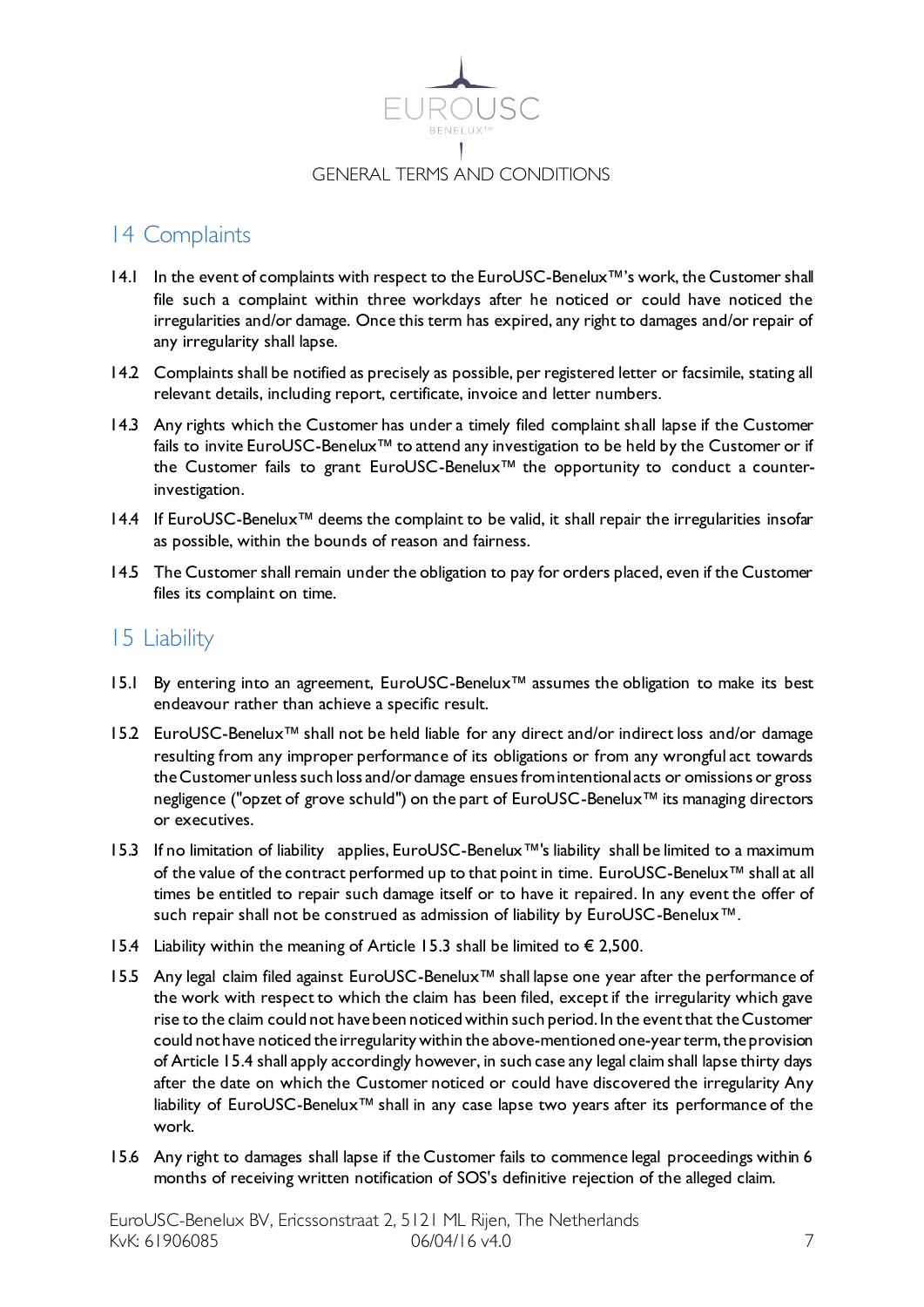

- 15.7 The Customer shall at all times indemnify EuroUSC-Benelux™ from third-party claims for damages, if EuroUSC-Benelux<sup>™</sup> could not be held liable for such damage on the basis of these General Conditions. In particular, the Customer shall compensate EuroUSC-Benelux<sup>™</sup> for the costs, loss and/or damage and interests which may ensue from such third-party claims.
- 15.8 EuroUSC-Benelux™ shall not accept responsibility or liability for decisions taken on the basis of any reports and/or certificates issued.

### 16 Dissolution and suspension

- 16.1 If any of the following circumstances occurs, EuroUSC-Benelux™ shall be entitled to suspend further performance of the agreement or dissolve the agreement, without prejudice to its right to claim damages.
- 16.2 Such shall be the case if:
	- Any property of the Customer is attached, if the Customer is granted a moratorium or is declared bankrupt;
	- The Customer defaults in any obligations towards EuroUSC-Benelux™; or
	- EuroUSC-Benelux™ has sufficient reason to fear that the Customer is not or shall not be able to fulfil its obligations arising from the agreement and if the Customer fails to provide sufficient security for the performance of its obligation to the satisfaction of EuroUSC-Benelux™.
- 16.3 If any of the situations listed in Article 5.16.1 occurs, EuroUSC-Benelux™ shall be entitled to decide that the total amount owing by the Customer shall be immediately due and payable.
- 16.4 In the event of unforeseen circumstances which are of such a nature that the performance of the agreement is impossible or becomes so burdensome or costly that EuroUSC-Benelux<sup>™</sup> cannot be reasonably required to perform the agreement, in relation to persons and/or material which EuroUSC-Benelux<sup>™</sup> employs or customarily employs to perform the agreement, EuroUSC-Benelux™ shall be entitled to dissolve the agreement without any obligation to pay damages.
- 16.5 In the event of any termination of the agreement, the Customer shall pay EuroUSC-Benelux<sup>™</sup> at least for the work it has already performed. This provision shall not affect any other of EuroUSC-Benelux™'s rights.
- 16.6 If the Customer terminates an agreement concluded for an indefinite period of time, EuroUSC-Benelux<sup>™</sup> shall, with respect to the remaining period, have the right to a reasonable remuneration, equivalent to a minimum amount of 75% of the average sum which was charged per month until the agreement was terminated. The above-mentioned provision shall also apply in the case of an agreement concluded for an indefinite period of time, if the Customer fails to observe the notice period mentioned in Article 8. The right to such supplementary remuneration shall lapse if the termination is the result of any improper performance on the part of EuroUSC-Benelux™